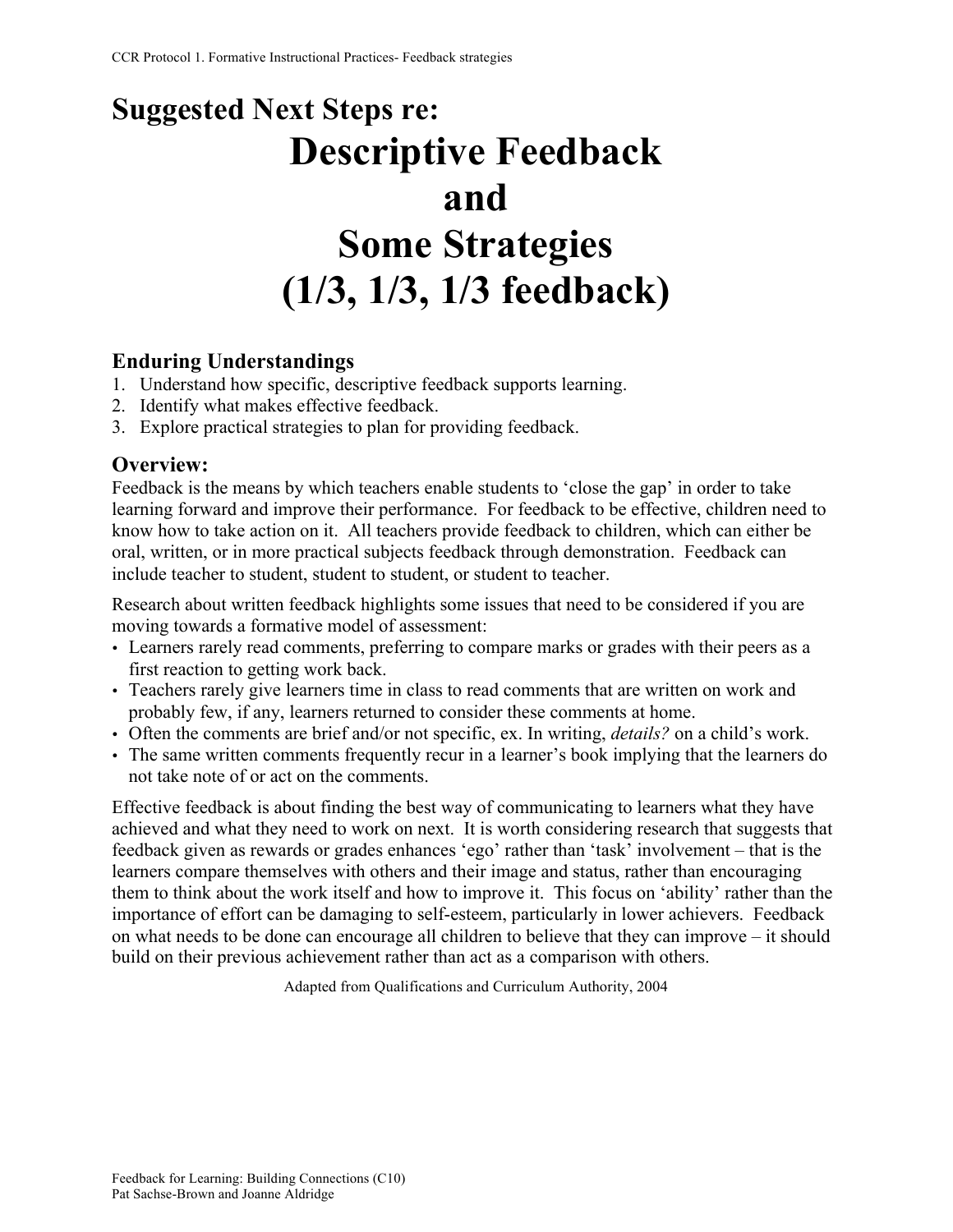#### **Understanding Feedback:**

Think of something you have learned successfully. It could be from a formal school setting or from a sport, hobby or any other aspect of your life.

What did you learn? When did you learn it? Why did you learn it? How did you learn it? What kind of help did you get? What kind of feedback did you receive?

#### **Defining Feedback:**

Descriptive Feedback:

Specific information in the form of written comments or conversations that help the learner understand what she or he needs to do in order to improve.

Evaluative Feedback:

A summary for the student of how well she or he has performed on a particular task or during a term. Often in the form of letter grades, numbers, check marks, or other descriptors or coded symbols.

| <b>Descriptive Feedback</b> | <b>Evaluative Feedback</b> |
|-----------------------------|----------------------------|
|                             |                            |
|                             |                            |
|                             |                            |
|                             |                            |
|                             |                            |
|                             |                            |
|                             |                            |

Adapted from "Facilitator's Guide for Middle Years" by Anne Davies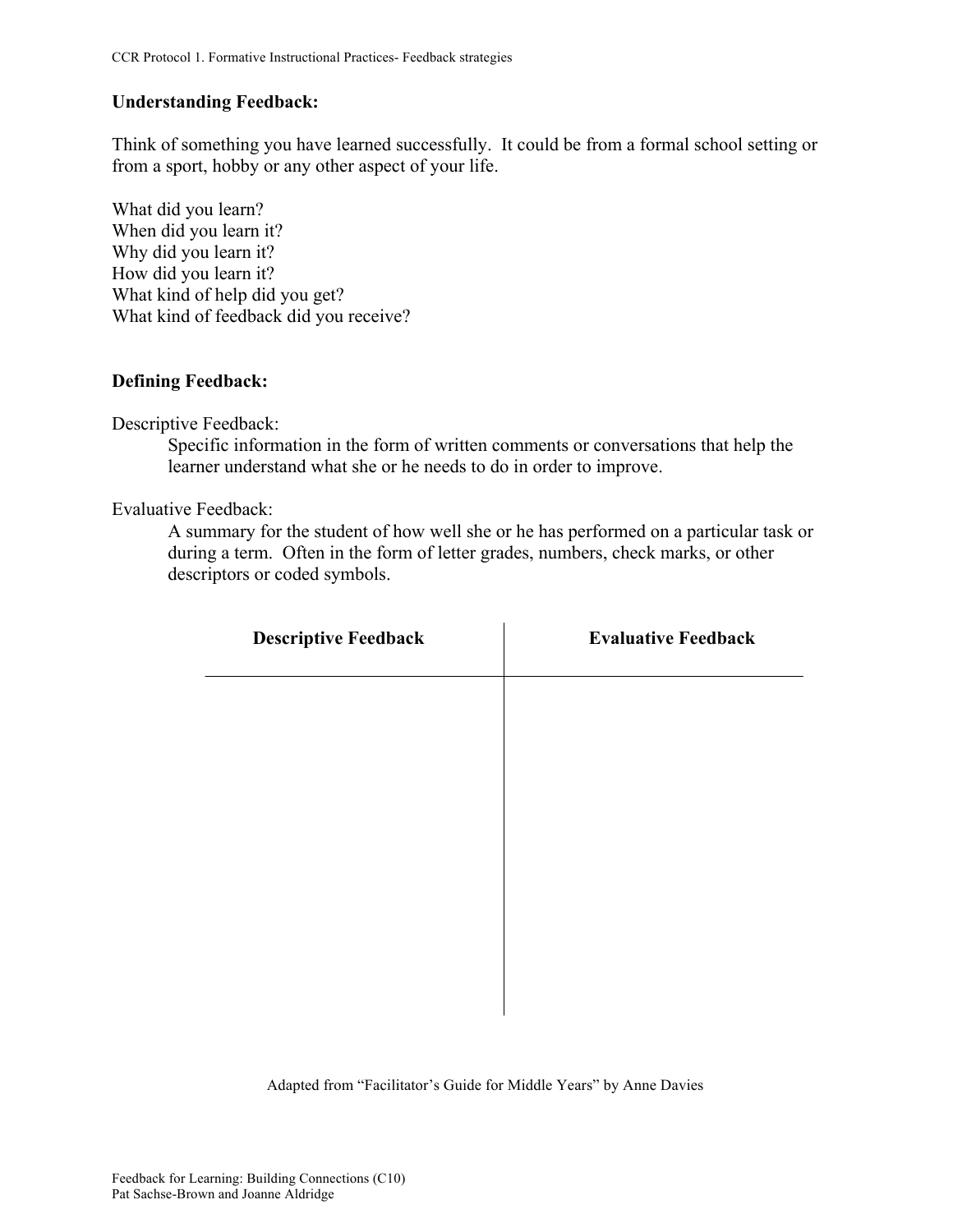# **Research on Feedback:**

In Black and Wiliam's review of research on formative assessment (Inside the Black Box, 1998), they concluded that a *culture of success* along with a *belief that all can achieve* was one of the most powerful ways to assist all students to be successful. In particular, students who were typically low achievers produced higher gains when they had a clear understanding of what was achievable and what they could do to improve their work. When messages where clear about their work, and not based on comparisons, competition, or ability, students profited from feedback. In summary, their message on feedback clearly defines that:

# **Feedback to any pupil should be about the particular qualities of his or her work, with advice on what he or she can do to improve, and should avoid comparisons with other pupils. - Black and Wiliam (1998)**

Feedback is most effective when it focuses on the task, is specific in its nature as to what the learner has done well and what they need to work on next, and is given while the task is still relevant. It opens the opportunity for mistakes to be viewed as learning opportunities when time is provided for students to take action. Suggestions should act as a form of scaffolding to ensure the student does not receive more help than necessary to complete the task. The quality of dialogue in providing feedback is an important consideration and when provided over a number of attempts is more effective than when given sporadically or in isolation. Limiting feedback limits learning. .

# **It is the nature, rather than the amount, that is critical when giving students feedback. - Black and Wiliam (2002)**

Feedback can encourage all students to believe they have the ability to improve their work if they are not compared with others and they are allowed to build on their previous performances. Feedback that supports learning involves choice for the learner in deciding what and how to receive that feedback. It can come from the teacher to a student, student to a student, or student to a teacher. Classrooms where an effective feedback loop during and after the learning occurs, are classrooms that build a culture of success for all students.

# **Feedback…nourishes the learning brain….as long as teachers see themselves as the sole source of feedback, students will not receive as much as they need to learn. - Anne Davies (2003)**

*Inside the Black Box*, Black and Wiliam, 1998, *Classroom Assessment: Minute by Minute, Day by Day*, Dylan Wiliam et al, 2002 *Making Classroom Assessment Work*, Anne Davies, 2003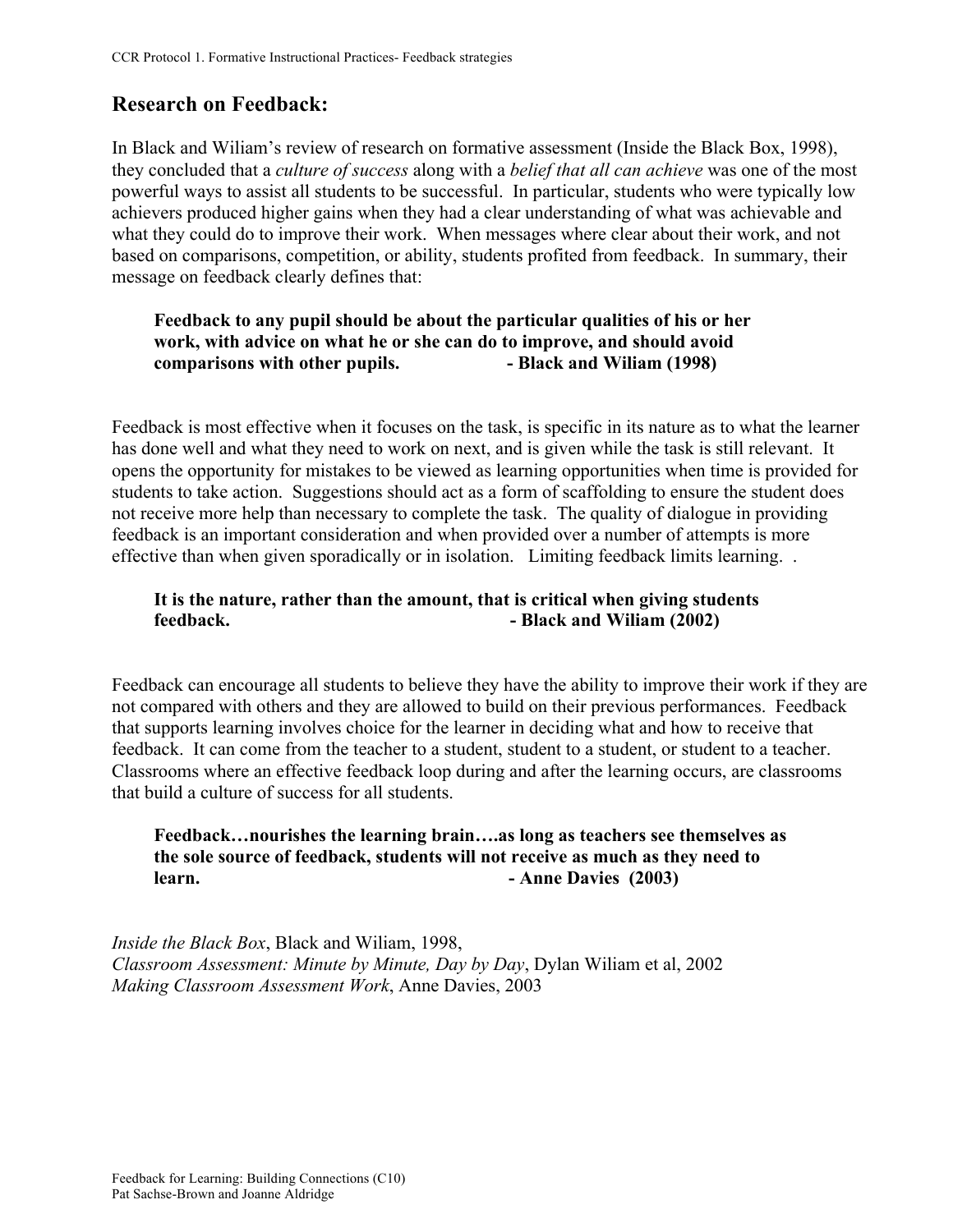# **Ruth Sutton's Feedback with Purpose: 1/3 DEEP FEEDBACK**

**Rationale for Deep Feedback**: Assessment is an exercise in communication; both the teacher and students need to clearly communicate as to where the student is in meeting the learning objectives for success. Deep feedback provides an opportunity for the teacher to give specific feedback to the student to assist them in knowing what's working and next steps. Give students deep feedback on assignments and tasks that are essential to learning. Deep feedback will be required only on about 1/3 of the work that students produce.

#### **Deep feedback…**

- …is in relation to clear criteria developed with the students.
- …requires the teacher to make specific comments.
- …is provided promptly.
- …requires students to review the comments and take action towards improvement
- …provides a model for students of what effective feedback looks like.

#### **Deep Feedback Strategies:**

**Connecting to criteria** activities focus on the skills/learning criteria as well as aspects of quality or progress. The teacher provides information that builds on the student's strengths, points out an area of concern and gives realistic suggestions for success. Students learn where to concentrate their efforts and spend more time before work is handed in. Teachers can record comments about student work for evidence of growth.

- Met, Not Yet Met, I Noticed...focus is on aspects of quality or progress within the student's work against criteria that has been set. The teacher places a checkmark in either the *Met*, or *Not Yet Met* column based on the student's performance against the criteria, then adds a brief comment in the *I Noticed* column that focuses on quality or progress of the work from the last task. An *M* or *NY* can be recorded by the teacher to track student work.
- More of, Less of...focus is on helping students to see where to concentrate their efforts and on what specific aspects. It is an excellent way to give feedback at a mid-point. Feedback is given in relation to the criteria with 2 - 3 suggestions for what the student needs to do *more of* or *less of* to be successful on the task.
- **Key questions...** focus is on giving students suggestions that build off their strengths and provides specific information (1 or 2) to meet their targeted goals. Feedback is given against the criteria using the following questions as a prompt: *What's working?, What's not?, What's next?* By providing feedback on what is working, students can build on their strengths, while considering next steps and what is not yet working

*Knowing What Counts Series: Setting and Using Criteria*, 1997, Anne Davies, Kathleen Gregory and Caren Cameron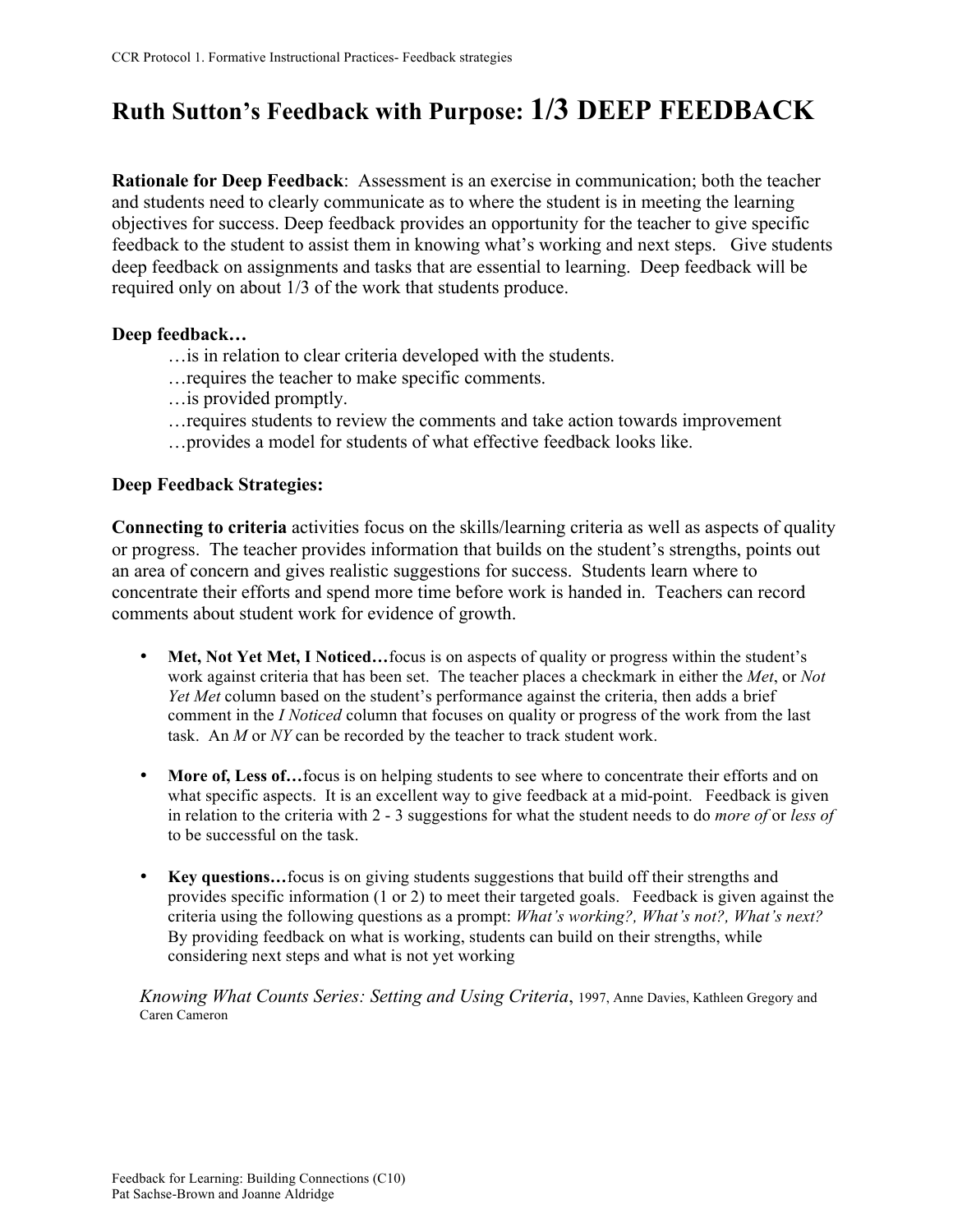# **Ruth Sutton's Feedback with Purpose: 1/3 IMPRESSION FEEDBACK**

#### **Rationale for Impression Feedback:**

Sometimes teachers and students need more of a general sense of how things are going with the learning. Use Impression feedback on tasks that don't require specific feedback on all of the criteria but where you want to get an impression as to where the class is at on one aspect of the criteria. Impression feedback is necessary on another approximate third of the work in which students are engaged.

#### **Impression feedback…**

- …narrows the scope of the work for both the student and the teacher by allowing teachers
- to focus and give feedback on only one piece of the criteria.
- …allows teachers to point out what is working
- …allows teachers to zoom in on what needs improving
- …shifts the responsibility for improving the work to students
- …is a way to differentiate

#### **Impression Feedback Strategies:**

#### **Highlighters:**

• Select two highlighters: one colour to highlight "what is working" (green) and one colour to highlight "what needs improving" (pink) and highlight each student's work in relation to the criteria.

• Students figure out why the identified parts have been highlighted in green (what is working with them) so they will know what to keep doing next time.

• Students figure out why the identified parts have been highlighted in pink (what needs improving) and work to make the improvements.

• The teacher can work with small groups on a mini-lesson according to information collected from highlighting (i.e. work with those students who had a lot of parts highlighted in pink).

#### **Traffic Lights:**

• Explain to students, in advance, the meaning of the green, yellow and red marks (for example):

Green = meets the criteria

Yellow = partially meets the criteria

 $Red = doesn't meet the criteria. Stop and don't go further until we talk$ 

• Mark each student's work in relation to the criteria

•Students work together to figure out why it is green or yellow and work to improve their work where necessary.

• The teacher can work with small groups on a mini-lesson according to information collected from the traffic lighting (i.e. work with those students who had a lot of red dots).

#### **Post-It-Notes:**

• Write specific feedback on a post-it note about the student's successes or a suggestion for improvement, related to the selected criteria.

• Students work to improve the work based on the feedback

• The next time students do a similar piece, they can move the post-it note and include a "Please notice…" statement.

- Teachers can collect the post-it notes and record growth.
- This is an excellent strategy for students to give each other feedback.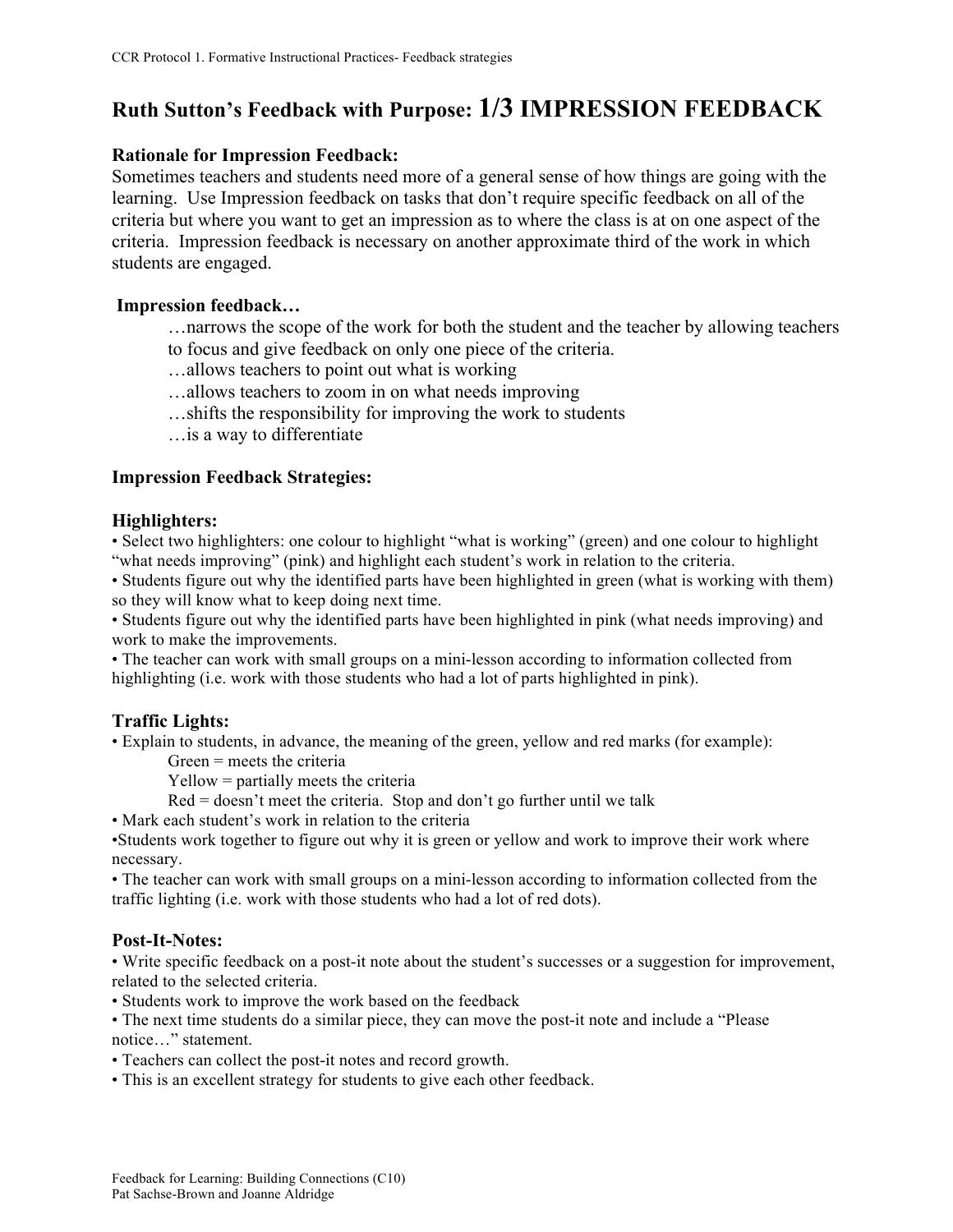# **Ruth Sutton's Feedback with Purpose:1/3 SELF or PEER FEEDBACK**

**Rationale for Self or Peer Feedback:** Peer and self feedback provide a starting point for conversations that help students find proof of their learning and take responsibility for it. When students are actively involved in the learning process, and identify what they know and don't know, they are able to review and spend more time on areas of need. "Kids learn about what they are doing and what they need to do" (Sutton, 2005). Peer or self feedback can be used on the final third of work that students produce, and generally should be used with simpler, shorter tasks that are suitable for students to mark.

### **Peer or Self feedback…**

…is a way for kids to learn about what they are doing and what they need to do next

…works best in a climate where students see mistakes as an opportunity for improvement

…reduces the feedback workload for teachers while engaging students in meaningful learning

…is highly effective when students have a clear understanding of the learning destination (use of I can statements)

# **Peer or Self Feedback Strategies:**

### **Mystery Feedback**

This activity supports all students in the class, particularly those who have difficulty expressing themselves through written word. Rather than writing, students create a drawing connected to a retelling, main idea, sequencing, etc. that meets the criteria that has been set. Each student is given a number to write on the back of their drawing, names are omitted. At an early or mid point in the work, students hand in their drawing to be tacked to the front board. Drawings receive oral feedback that is connected specifically to the criteria, from the class or a small group. Drawings are then returned for further work.

### **Two Stars and a Wish**

Students give feedback that is specific and descriptive (not evaluative) on a task, assignment, piece of art work, etc. The feedback is directly connected to the criteria for the assignment and tells one or two "star" things the student has done well (met) and one "wish" for the student (not yet met) to work on.

# **Margin symbols for daily work/tests**

Students use symbols to demonstrate understanding, possible questions, or aha moments within their work. Symbols can be used during reading, writing or test taking activities. Some examples are :

| $\vee$ : I agree                         | $?$ : I wonder | $\mathsf{I}:$ Interesting                      |
|------------------------------------------|----------------|------------------------------------------------|
| $D:$ this is difficult $E:$ this is easy |                | $U: \Gamma$ m not too sure                     |
| $\odot$ : got it                         |                | $\Theta$ : I'm not sure $\Theta$ : I need help |

*\*\* Building Blocks to Self-Assessment*, www.aaia.org.uk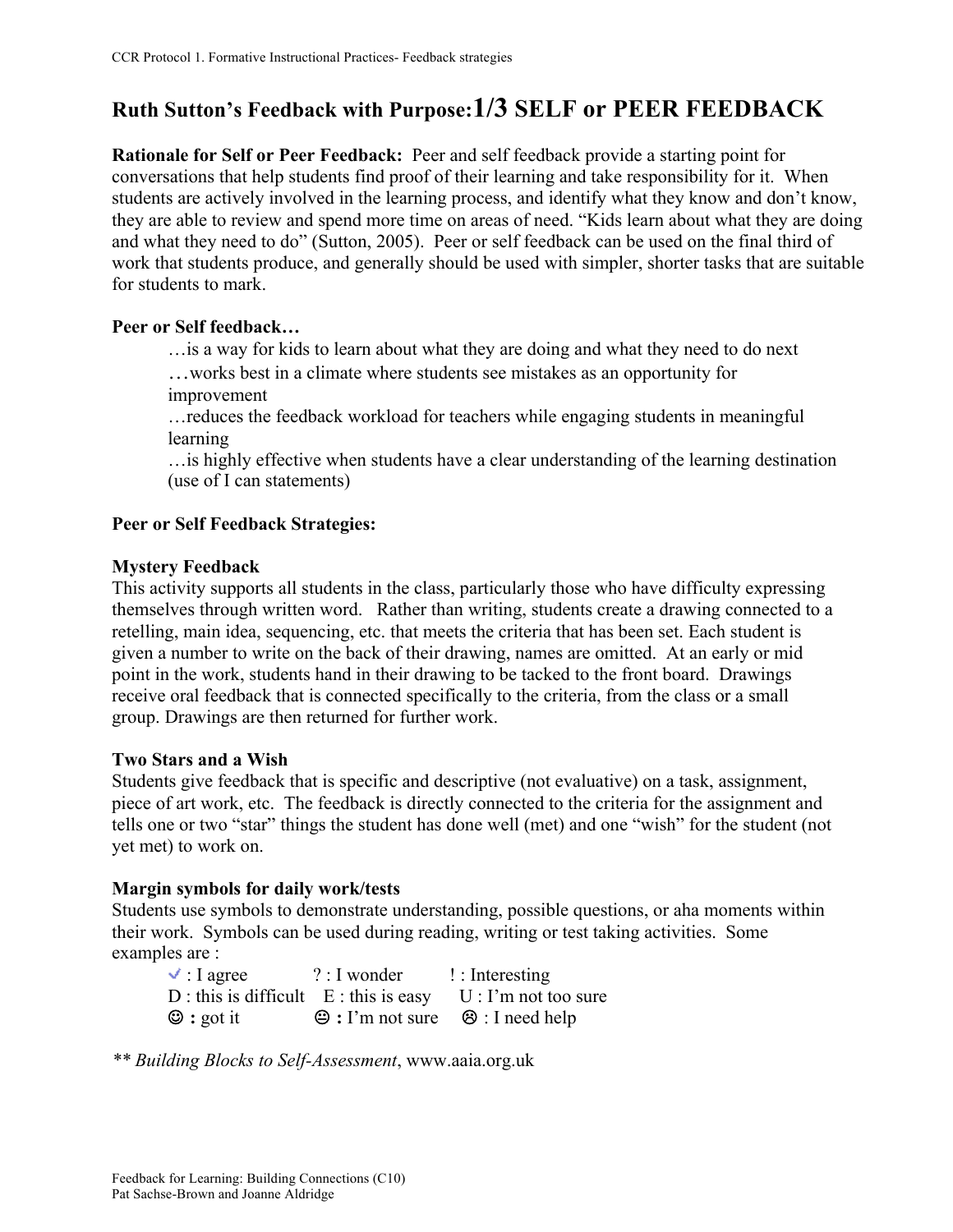#### **Managing Feedback – Forms for Teachers:**

# **SAMPLE ASSESSMENT RECORD #1:**

| Student's<br>Name | <b>Sky 1/3</b> | Colour<br>Lines | Criteria:<br><b>Strokes</b> | Focal         |                 | <b>Next Steps</b>                                                     |
|-------------------|----------------|-----------------|-----------------------------|---------------|-----------------|-----------------------------------------------------------------------|
| Abigail           | M              | $\mathcal M$    | $\mathcal M$                | $\mathcal{N}$ | $\mathcal{M}^-$ | Work on holding the<br>brush properly so strokes<br>flow horizontally |
| Brian             | $\mathcal M$   | $\mathcal M$    | $\mathcal M$                | $\mathcal M$  | $\mathcal M$    | Move on to more<br>challenging project                                |
| Charlie           | M              | $\mathcal M$    | $\mathcal{N}$               | $\mathcal M$  | $\mathcal{M}$   | Go back and re-teach<br>monochromatic colours                         |
| Debbie            | M              | M               | M                           | $\mathcal M$  | $N^-$           | Show examples of<br>paintings with strong<br>focal points             |

 $M =$  criteria met  $N =$  criteria not yet met

#### **SAMPLE ASSESSMENT RECORD #2:**

| Student's    | STORY #1:       | STORY #2:    | <b>STORY #3:</b> | STORY #4:    |
|--------------|-----------------|--------------|------------------|--------------|
| <b>Name</b>  | 09/15           | 09/22        | 09/30            | 10/05        |
| Abigail      | R A             | RAFTS        | RAFTS            | RAFTS        |
| <b>Brian</b> | FTS<br>$\Delta$ | <b>RAFTS</b> | <b>RAFTS</b>     | <b>RAFTS</b> |
| Charlie      |                 |              |                  |              |
| Debbie       |                 |              |                  |              |

RAFTS = Role, Audience, Format, Topic, Strong Verb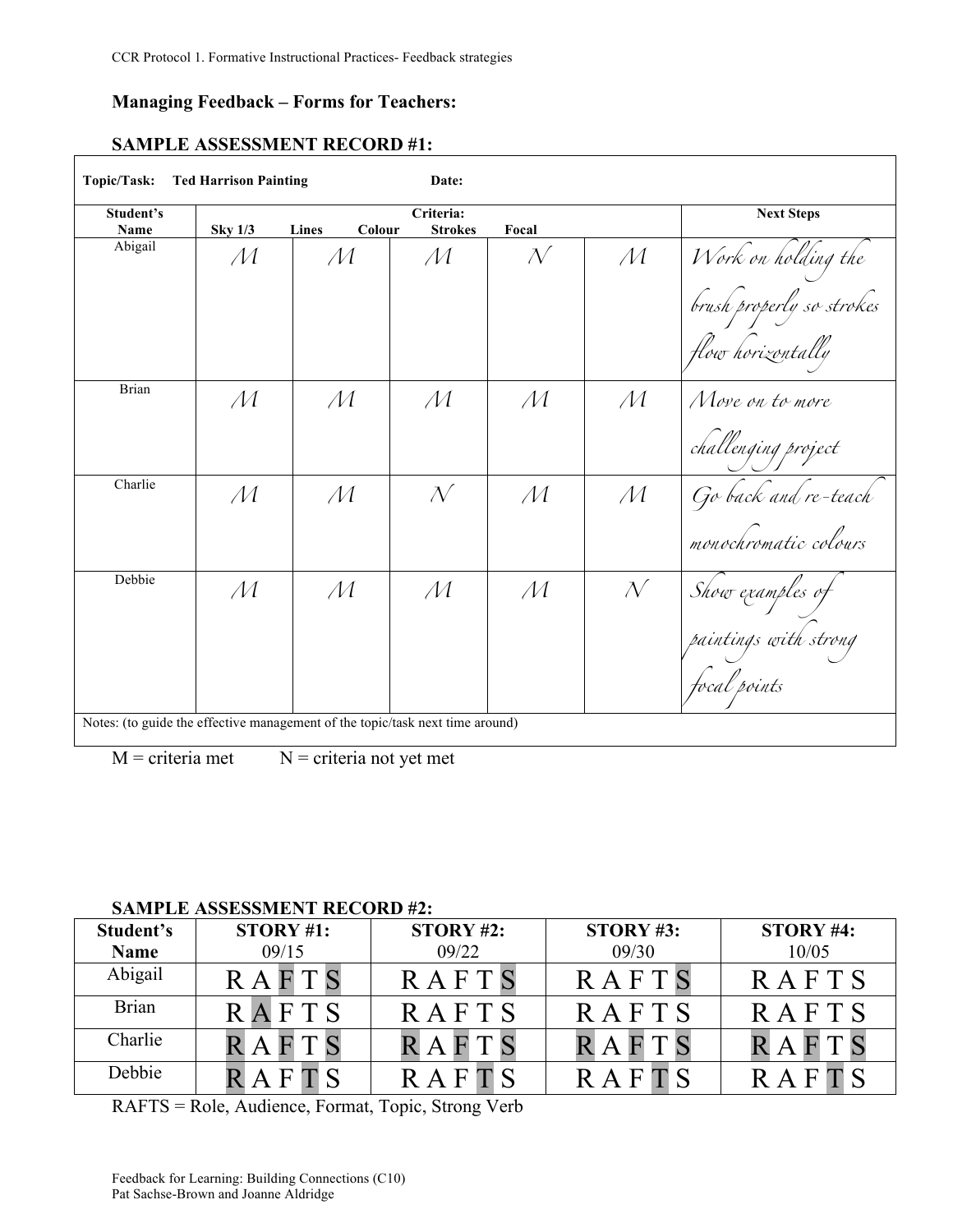# **SAMPLE ASSESSMENT RECORD #3:**

| STUDENT: Abigail       | <b>TASK</b>          | <b>MARK</b> |  |
|------------------------|----------------------|-------------|--|
|                        | GRAPH #1 Sept. 6     | AD          |  |
| <b>LEARNING</b>        | GRAPH #2 Sept. 9     | <b>PR</b>   |  |
| <b>ACTIVITIES</b>      | CH. 1 Vocab Sept. 12 |             |  |
| (weighted at $0\%$ )   | LAB $#1$ Sept. 15    |             |  |
|                        | CH. 1 QUIZ Sept 17   | 11/20       |  |
|                        | LAB $#2$ Sept. 22    |             |  |
|                        | CH. 1 REVIEW Sept 29 |             |  |
|                        |                      |             |  |
| <b>EVALUATIVE</b>      | GRAPH $#3$ Sept. 16  | 80%         |  |
| <b>ACTIVITIES</b>      | LAB $#3$ Sept. 28    | 85%         |  |
| (weighted at $100\%$ ) | CH. 1 TEST Oct. 4    | 70%         |  |
|                        |                      |             |  |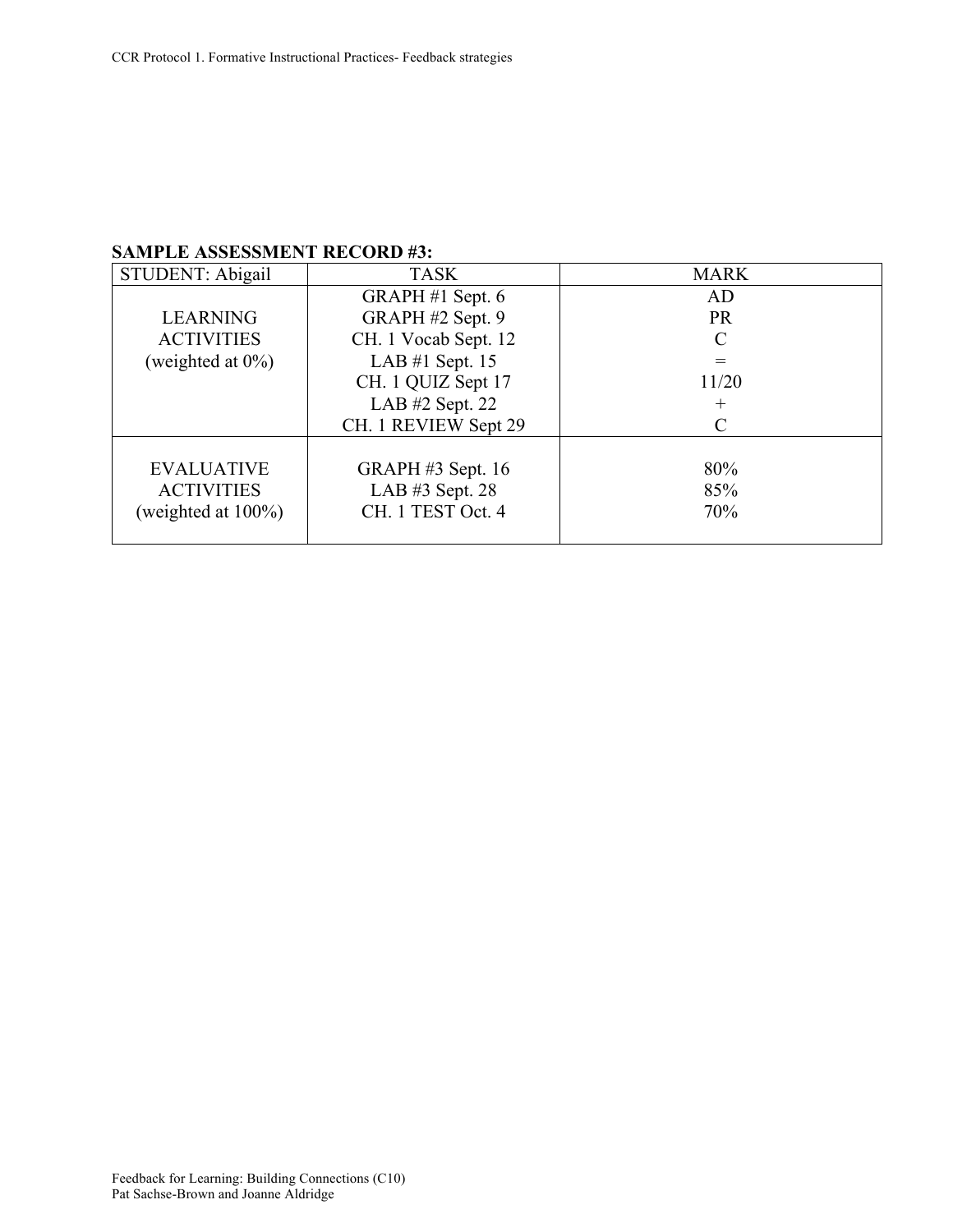# **Managing Feedback – Forms for Students:**

| Traffic Lights Checklist for: ___Lead Paragraph_                                                                                                                                                                                                                                                         |       |        |     |                                                                                                          |
|----------------------------------------------------------------------------------------------------------------------------------------------------------------------------------------------------------------------------------------------------------------------------------------------------------|-------|--------|-----|----------------------------------------------------------------------------------------------------------|
| Directions:<br>Read each of the learning outcome statements and decide if your<br>response meets the following:<br>I am moving along confidently in this area.<br>Green Light:<br>Yellow Light:<br>I am moving along with caution in this area.<br>Red Light:<br>I have not started moving in this area. |       |        |     |                                                                                                          |
| Learning Outcome                                                                                                                                                                                                                                                                                         | Green | Yellow | Red | Evidence or Plan for<br>Improvement                                                                      |
| I can identify<br>common organic and<br>inorganic substances<br>essential to life.                                                                                                                                                                                                                       |       |        |     | Evidence - I listed them<br>for homework and I<br>matched them correctly on<br>the last quiz.            |
| I can describe forms<br>of organic matter<br>made by plants and<br>animals.                                                                                                                                                                                                                              |       |        |     | Plan - I sometimes get<br>confused on this but will<br>review my notes every<br>night.                   |
| I can describe how<br>chemicals that are put<br>into the environment<br>can have their<br>concentrations<br>changed.                                                                                                                                                                                     |       |        |     | Plan - I need to go over<br>this with my teacher<br>before the test. I will<br>also re-read this section |